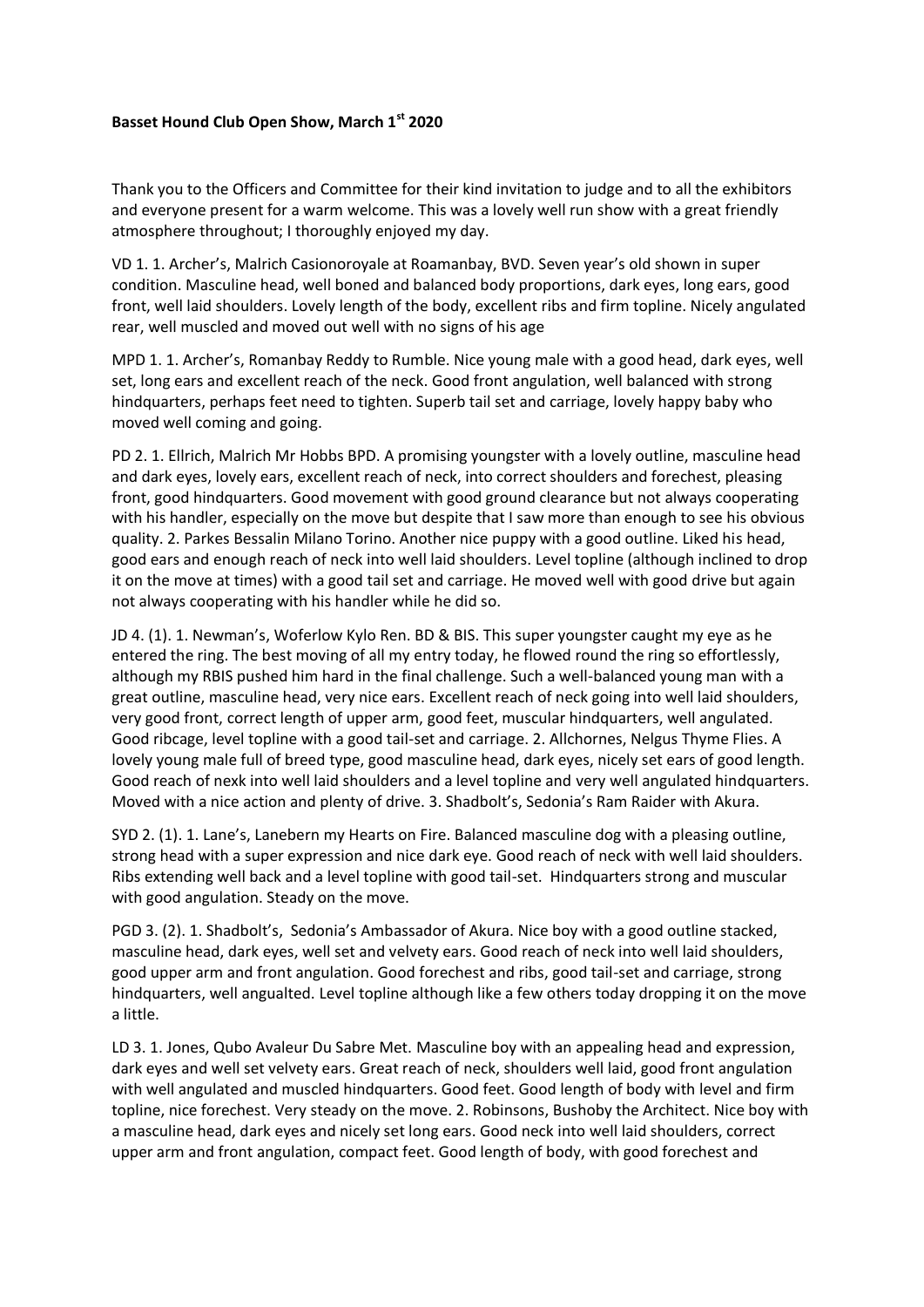ribcage, firm topline. Correct hindquarters and moved out well both ways. 3. Westons, Longmyd Zodiac

OD 4. (1) 1. Allchornes, Nelgus Thyme Bomb, JW, ShCEx. RBD. Super boy all male, beautiful masculine head, excellent eyes and ears. Good reach of neck flowing into correct shoulders, which are well laid back. Good front angulation, very nice compact feet. Good length of body with a firm topline leading into a perfectly set tail with correct carriage, excellent hindquarters, well-muscled with good bend of stifle. Balanced, powerful in movement, lovely happy boy showing well for his handler and just edged a strong challenge from my second placed dog. 2. Ellrich, Ch/Int Ch Malrich Monkey Business. A nice lad with well-balanced general appearance, beautiful head, great expression, lovely dark eyes, nicely set ears. Perfectly angulated forequarters and very muscular and well-built hindquarters with good angulation. Length of body ok with level topline, excellent sternum and ribcage. Good tail set and carriage, moved with lots of reach and drive, splitting hairs with my class winner on this one. 3. Luxmore-Ball, Tanneron Heroes Quest

VB 3. 1. Robinson, Switherland Love to Gossip, BVB, BVIS Feminine head with a nice reach of neck, well boned and nice shoulders, well sprung ribs with a level topline, moving out well and not showing any signs of her 7 years and shown in supper condition 2. Newman, Ch Woferlow Tinker Bell. Nine year old who showed well for her handler and in great condition, beautiful feminine head & expression, well set ears, long neck, sound and well angulated front and rear, moved out well both ways. 3. Luxmore-Ball, Tanneron Shooting Star.

MPB 3. 1. Strudwick, Diheath Kissed by an Angel. Feminine head & expression, neck long with arch going into well laid shoulders, lovely front, good bone with nicely bunched tight feet, good quarters with correct tail carriage, moved out well. 2. McLean, Switherland Final Chase at Stookewood. feminine head, good neck, nice shoulders and a good tight front, well boned with tight feet, good hind quarters and tail set on well, level topline, moved true both ways and nice outline when stacked, 3. Feetham, Bridget Lady Barnetts (Imp Cze).

PB 4. (1 w/d) 1. Ellrich, Malrich Bambini Bellini, BPB, BPIS. Pretty tri puppy bitch who seems quite mature for her age, I really liked her head & expression, good well set long ears. She has a wellproportioned body with good angulation front & back and moves freely. Level topline held well moving. Good tail-set and carriage. 2. Culyer-Dawson, Culdawas Hot Pepper. A good feminine head & expression with well-set ears. Good reach of neck into a nicely proportioned body with a good topline and correct tail-set, Very well angulated front & back. She moves well and freely but was inclined to drop her topline as she did so. 3. Parkes, Bessalin Raspberry Martini.

JB 6. (2) 1. Allchornes, Nelgus Spring Thyme. Very nice head & expression, well set ears, good reach of neck, good front, well proportioned, straight topline held well moving, well angulated behind. She moved out well with reach and drive. 2. Jones, Clanwillow Centenary Dream. Feminine head, elegant neck, nice shoulders and a good tight front, well boned with tight feet, good hind quarters and tail set on well, level topline moved true both ways and nice outline when stacked but just dropping her topline on the move today which cost her. 3. Armstrong, Lauralee a Kind of Magic.

SYB 4. 1. Feetham, Kimbleholme Kind of Magic. Nice strong feminine bitch. Good head & expression, well set ears, OK neck, well-proportioned, correct topline held well on the move. 2. Jones, Clanwillow Centenary Hope. Nice young bitch, good feminine head & expression, well set ears, long enough neck, correct body proportions, well set tail and moved out well both ways. 3. Archer, Armardio Chicago Fire in Roamanbay.

PGB 4. 1. Jones, Clanwillow Shining Bright. Nice bitch with a good head & expression, well set long soft ears, good length of neck into well laid shoulders, well angulated front, good bone, level topline with a well-proportioned body, OK tail-set, well angulated behind, sound free movement. 2. Robinson, Bushoby a New Moon. Good head & expression, well set ears, good neck, correct front,